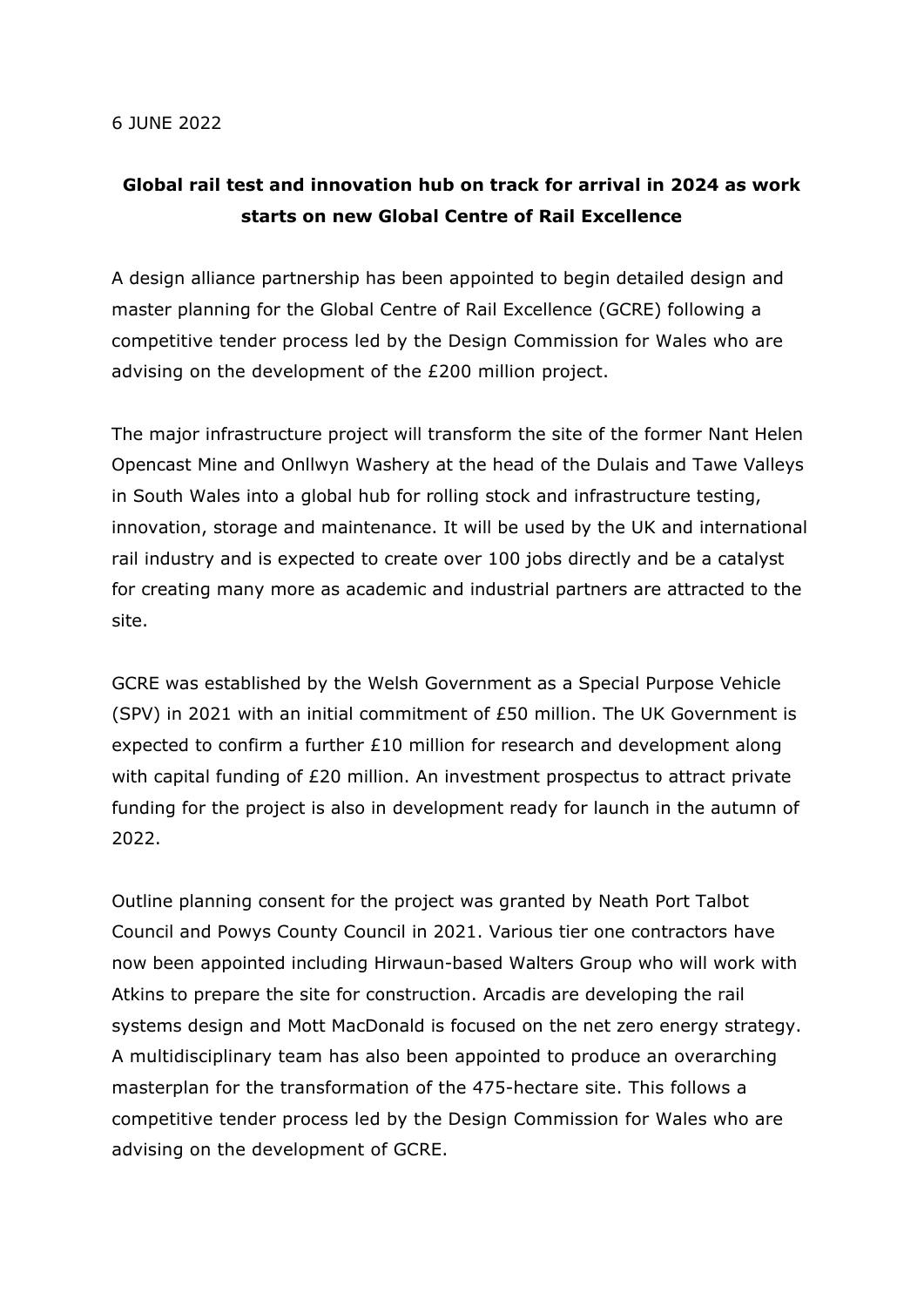5th Studio, Expedition Engineering, Jonathan Cook Landscape Architects, Faithful & Gould, Fairhurst, PRD, Wildwood Ecology and Thirty 4/7 will develop a holistic spatial plan that will incorporate the track testing facility including proposals for the future landscape of the whole site, together with an innovation campus incorporating visitor accommodation. This integrated design process will include public consultation to engage and integrate the views of local residents.

Debra Williams is Chair of GCRE. She said: "This is an ambitious infrastructure project that has the potential to transform the local area with a £200 million investment that will put Wales and the UK at the very heart of  $21^{st}$  century sustainable transport innovation. Featuring the UK's first net zero railway, GCRE will include a modern and comprehensive rail testing and innovation facility with capacity and capabilities for rigorous testing of rolling stock, infrastructure, and integrated systems from prototype to implementation."

Simon Jones, Chief Executive of GCRE, said: "GCRE will be unique in Europe and is a major economic development project for Wales. It will support the railway industry to meet the challenges of reducing costs through innovation, improving reliability and passenger experience, and helping to reduce greenhouse gas emissions. With the support of our key stakeholders including Neath Port Talbot and Powys County Councils, GCRE will play a pivotal role for the public and private sector partners of the railway in the UK and overseas.

"Nant Helen was one of the last opencast coal mines in Wales. The development of GCRE will establish a progressive, post-carbon future for the site; providing much needed state-of-the-art rolling stock testing, infrastructure testing, storage and maintenance facilities for the international rail industry and creating jobs for local people."

James Price, Chief Executive of Transport for Wales said: "Wales and the UK is seeing major investment in key infrastructure projects but there is no fit-forpurpose dynamic testing and certification facility in the UK. GCRE will become a catalyst for the creation of a rail technology hub in Wales; providing a flexible, open-market platform for leading R&D activity that drives and accelerates